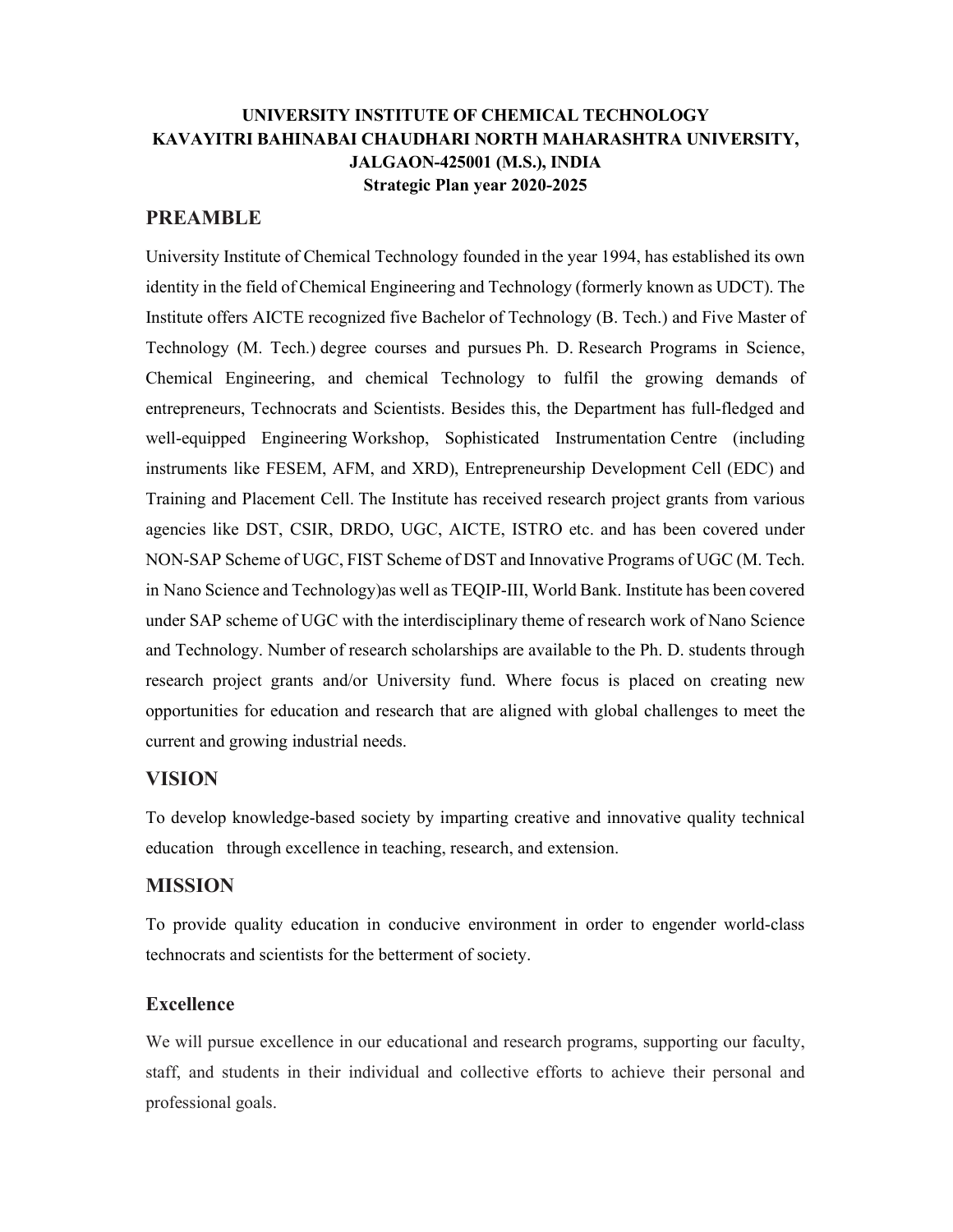#### Innovation

We seek and support innovation in teaching and learning, research, and service and governance.

### Professionalism

Ethics and integrity are core values within the Chemical Engineering and Tech. Department.

### Collaboration

Interdisciplinary collaboration is central to the success of Chemical Engineering and Technology. Our research programs are well aligned with the major Research Institutes across the globe. Our faculty collaborates with colleagues across the national and international level for multidisciplinary research.

# STRATEGIC OBJECTIVES

### Education

Develop undergraduate, post graduate and PHD programs that enable our students to identify and pursue their personal and professional goals while obtaining a strong foundation in the principles of chemical engineering and Technology.

## Research

Pursue cutting edge research across the breadth of the chemical engineering discipline that addresses current and future societal/technological needs.

#### Service

Contribute to and provide leadership in professional organizations, leading technical publications, and government/industry drawing upon the unique expertise and experience of our faculty, staff, and students.

## Development

Secure and improve the institute's financial foundation and enhance faculty resources while balancing short- and long-term goals.

## Institutional Governance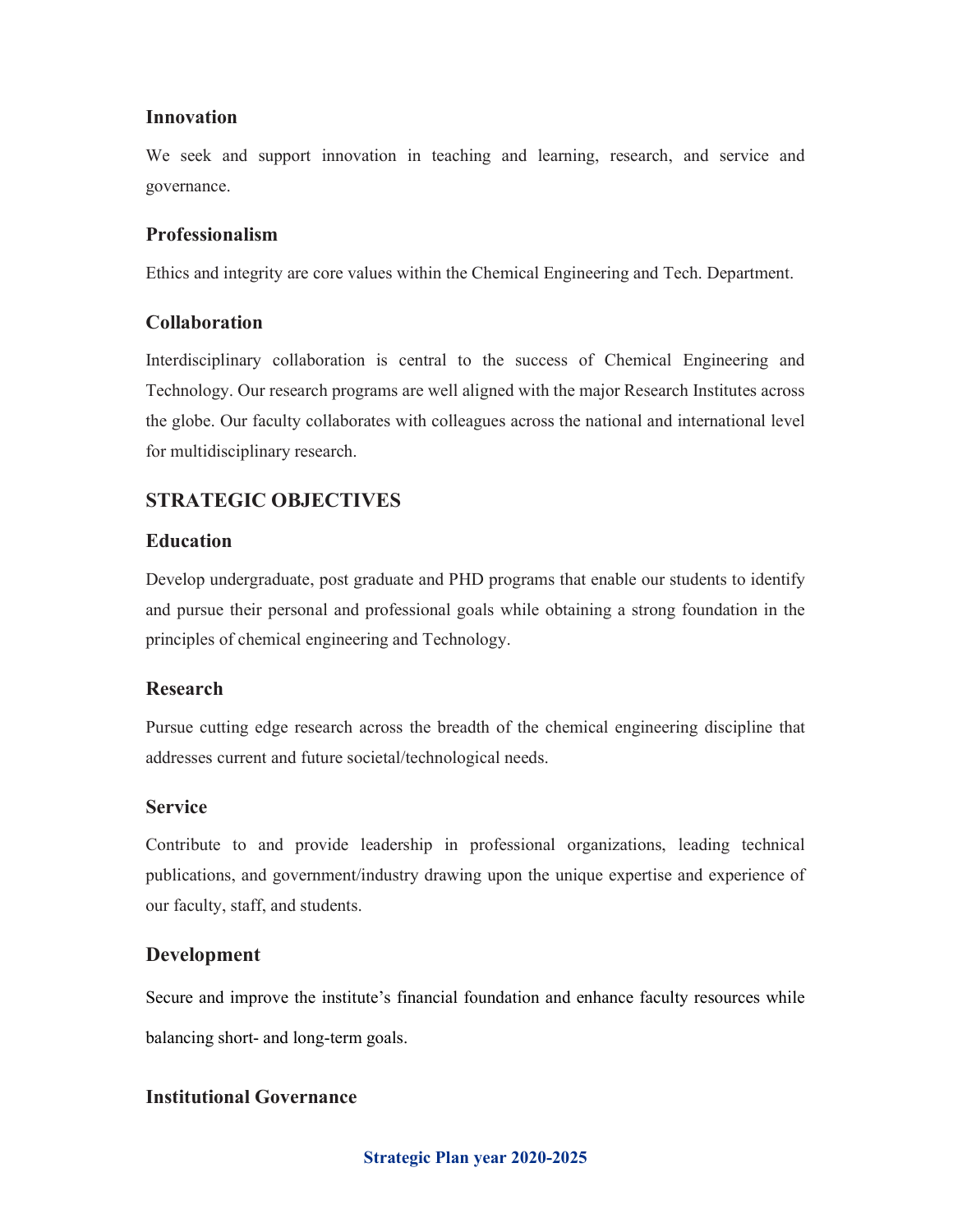Create and implement structures and procedures based on the principles of shared governance that support our faculty, staff, and students. Pursue strategies that support and enhance due process, responsiveness, flexibility, and efficiency in our administrative and financial systems.

## STRATEGIC GOALS

#### In Education

Strategic goals in education include

- i. Prepare students for success in industrial, academic, and other careers.
- ii. Periodic upgradation of curricula of B.Tech. and M.Tech. courses to fulfill societal and ।वस उत्तर industrial needs and requirements
- iii. Continually review the curriculum to maintain its relevance to current and future societal needs.
- iv. Enhance teaching effectiveness by upgrading qualification of faculty members, teaching-learning tools such as online teaching
- v. Expand opportunities for internships, Co-Ops, and undergraduate research.
- vi. Increase enrollment of students.
- vii. Promote graduate student applications for nationally competitive fellowships and travel grants.
- viii. While continuing our tradition of success in producing industry leaders, encourage PhD जीनज्यो graduates to pursue an academic track.
- ix. Increase participation in the Professional MS and PHD program.
- x. Strengthening of departmental library and language lab
- xi. Organization of workshop, seminar, conference

These goals will be achieved by taking the following actions:

- 1. Implement new undergraduate curriculum that addresses critical needs of society, Computational Tools for Chemical Engineering and Technology.
- 2. Explore opportunities for leveraging new technologies, including online teaching, to enhance the educational experience.
- 3. Implementation of academic reforms in conducting exams, evaluation, and feedback.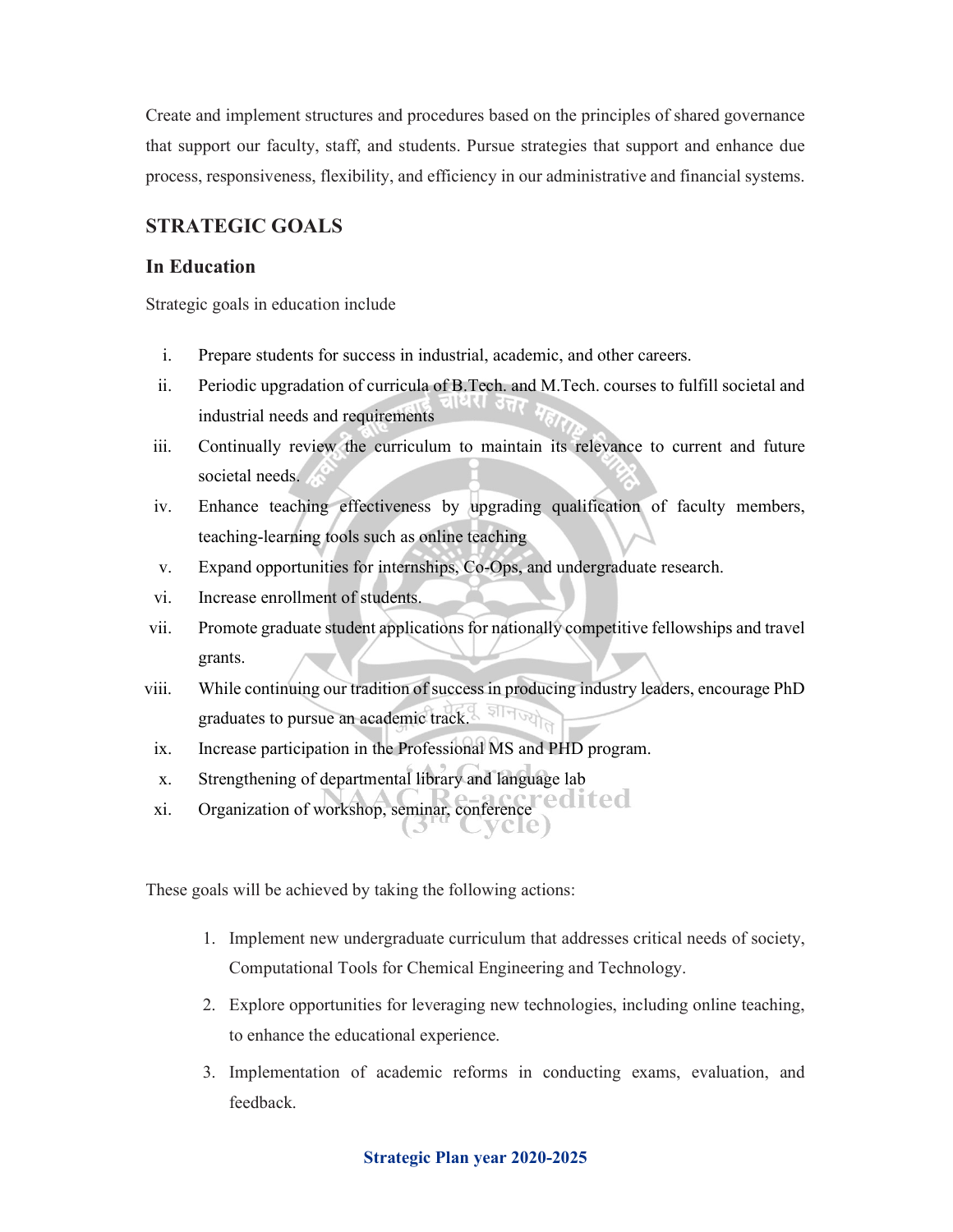- 4. Expand opportunities for experiential learning including research, co-operative and internships, hands-on special projects, and entrepreneurship programs.
- 5. Increase networking interactions between our students and alumni, including expanding our alumni mentoring program to include graduate students.

#### In Research

Strategic goals in education include

- i. Strengthen our position in areas where the Institute is preeminent, including chemical engineering, nanotechnology, reaction engineering, polymer technology, paint applications, oil technology, pharmaceutical Technology, molecular simulations and polymers.
- ii. Recruit exceptional faculty whose interests align with our strategic and emerging research areas
- iii. Focus efforts on securing large, interdisciplinary, multi-year research projects that have potential for significant impact.
- iv. Undertake industry sponsored research projects and the projects from governments research laboratories and collaborative research programs at consultancy levels.

*ही* पेटवू ज्ञानको

v. Encourage development of intellectual property.

These goals will be achieved by taking the following actions:

- 6. Working with the University to design a new building for Chemical Engineering and Technology that provides state-of-the-art research and teaching facilities, that encourages collaboration, and integrates the highest standards of safety.
- 7. Providing support for faculty to prepare and lead multi-investigator research programs including both teaching release and planning funds.
- 8. Enhancing our graduate and post graduate student recruiting activities, including the use of well-supported and noticeable graduate fellowships.
- 9. Developing and implementing new strategies for broadly heightening the research accomplishments of our faculty and students.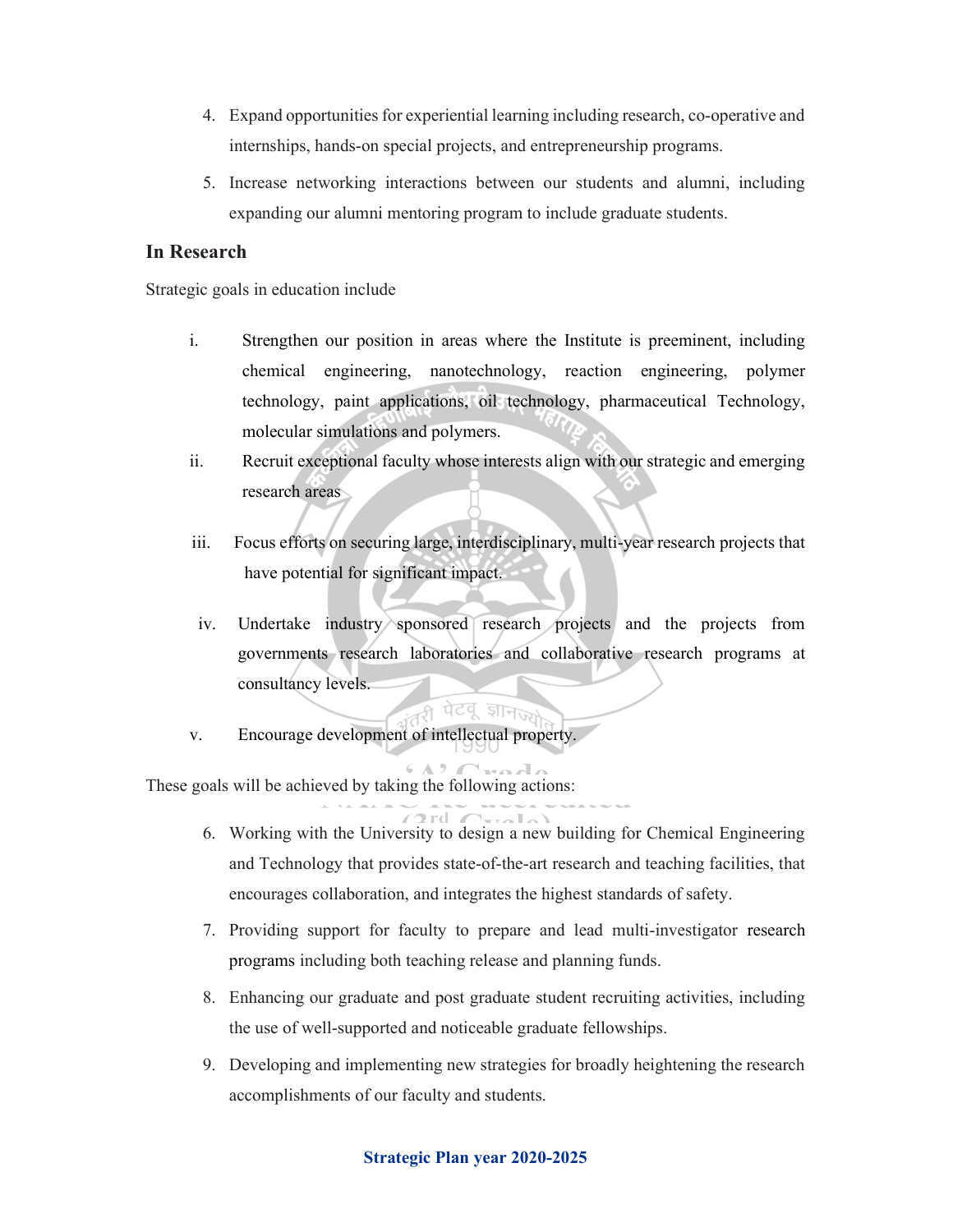#### In Service

Strategic goals in service to the technical community and society include

- i) Strengthening and modernizing our undergraduate and Postgraduate curricula.
- ii) Enhancing the educational experience by strengthening professional development opportunities for our students.

The following actions support our service strategic goals:

- CONTAIN 13. Provide support and encouragement for faculty to pursue leadership roles in professional organizations and in editorial positions for major technical publications.
- 14. Strengthen existing programs and corporate partnerships.
- 15. Develop new partnerships with both academic and corporate institutions in strategic areas, including opportunities in the development of multi-investigator research initiatives.

 $\mathbf{r}$  and  $\mathbf{r}$  and  $\mathbf{r}$  and  $\mathbf{r}$ 

#### In Governance

Strategic goals in institutional governance help to

 $\overline{\phantom{a}}$ 

- 'A' Grade i) Improve the operation and administration of the Chemical Engineering and Technology Department.
- ii) Develop and implementation of strategies for more effective management of Department budget and endowments to support research and educational initiatives.
- iii) Explore ways to involve alumni more effectively in Chemical Engineering and Technology.
- iv) Execution of management, recruitment, and procurement reforms by use of advanced tools and software.

These goals will be achieved by taking the following actions: